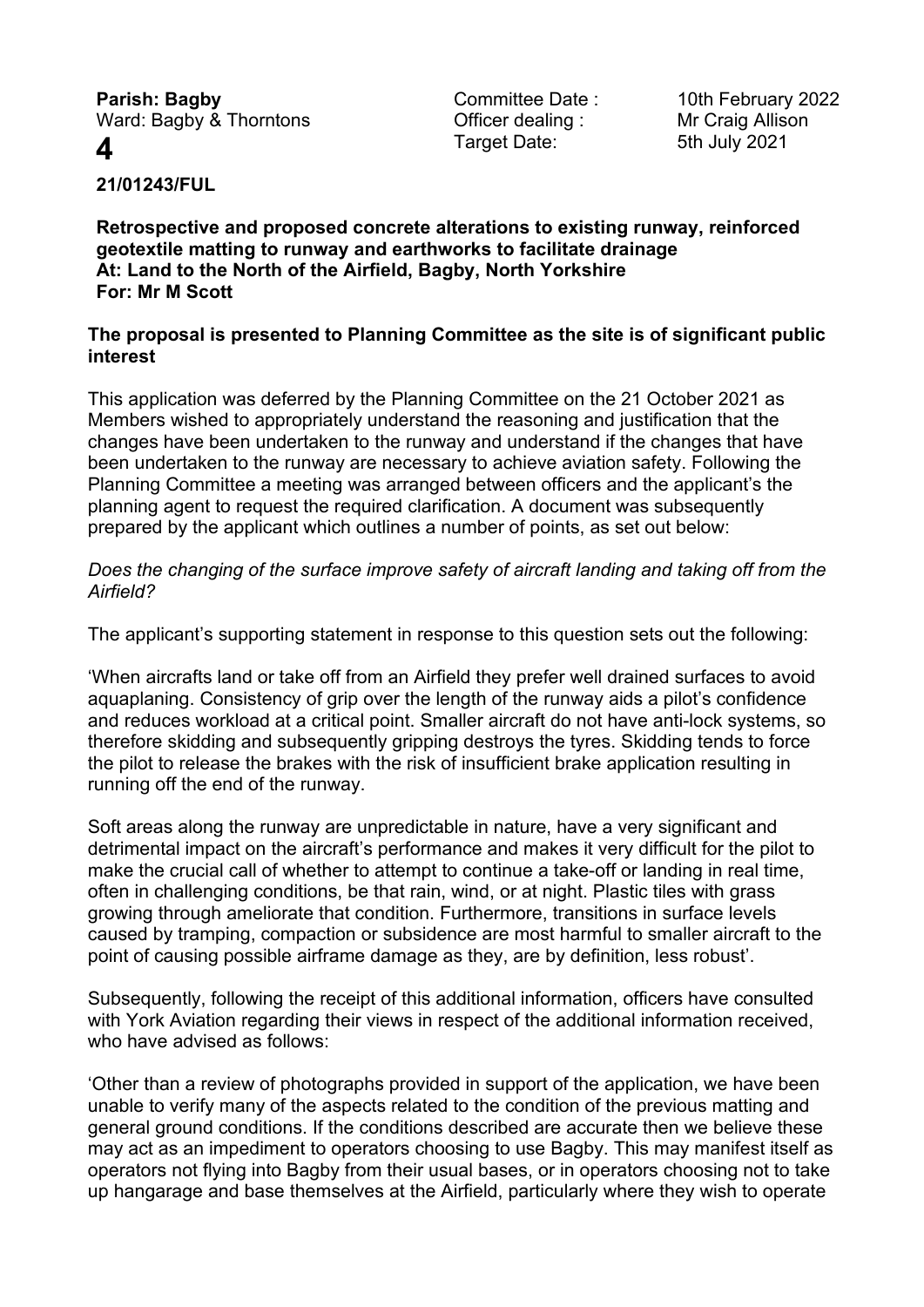over a longer period of the year than the summer months when the grass runway conditions could generally be expected to be better than in the shoulder periods and the winter. Both of these could damage the ability of Bagby Airfield to deliver local economic benefits.

Therefore, we believe it is reasonable to assume that the core justification for the work, that of safety, is a valid basis for the renewal of the matting and subsequent drainage work.

The case of extended concrete section of the runway is less clear to us. The point made by Barton Wilmore is that the concrete was extended to overcome differences in ground level and to prevent a step occurring where the concrete and matting meet. However, no clear evidence has been provided to support this further. For a number of years, the concrete pad has been in place across the runway to allow for the high intensity movements of aircraft and vehicles to the hangars to the south of the runway. Given that this is the case, we would have expected some evidence that a step had been developing between the matting and the concrete to justify the extension.

If a step had not been occurring at this point, then it is not immediately clear why this is likely to become the case in future with the latest works. If the substrate works are designed to aid drainage, then logically it could be expected that a step would be less likely to occur in future if the ground was assumed to be firmed by way of being better drained.

We are certain that any such step would be a danger to aircraft if it did occur and would need to be overcome. However, it is simply not clear why this is assumed to occur. In itself, the concrete is unlikely to offer ant value in terms of changing the aircraft which can operate at Bagby because, as with the matting, the runway length and restrictions imposed by softer parts of the runway (in this case both the unmatted grass and the matted grass) will dictate the types likely to operate and circumstances in which these occur. However, if there is no evidence that a step has previously occurred, or could in future, then there is no justification for the extended concrete'.

### *In changing the surfaces of the runway, is this a performance aid, thereby allowing larger, noise aircraft to use the airfield?*

The response to this question from the applicant is as follows:

'The airfield is only really accessible by small aircraft can approach the airfield slowly and land in a limited distance. Larger aircraft (over 5.7 tonnes) would need typically 1,000 to 1,500 metres to take off and land. This is twice the available landing distance available at Bagby Airfield.

Smaller jet aircraft would also require much longer runways, irrespective of size or weight.

Changing from a well groomed grass runway to a concrete runway would only improve performance by 10%. In the scope of typical pilot calculations this is not a significant factor and does not open the airfield to a greater number of larger/noisier aircraft. Also, under the previous planning approval there are a number of restrictions in regard to noise levels, and the maximum take off weight of aircraft, so this issue is largely irrelevant as the Council's restrictions are a very limiting factor on size and type of aircraft that can use the Airfield'.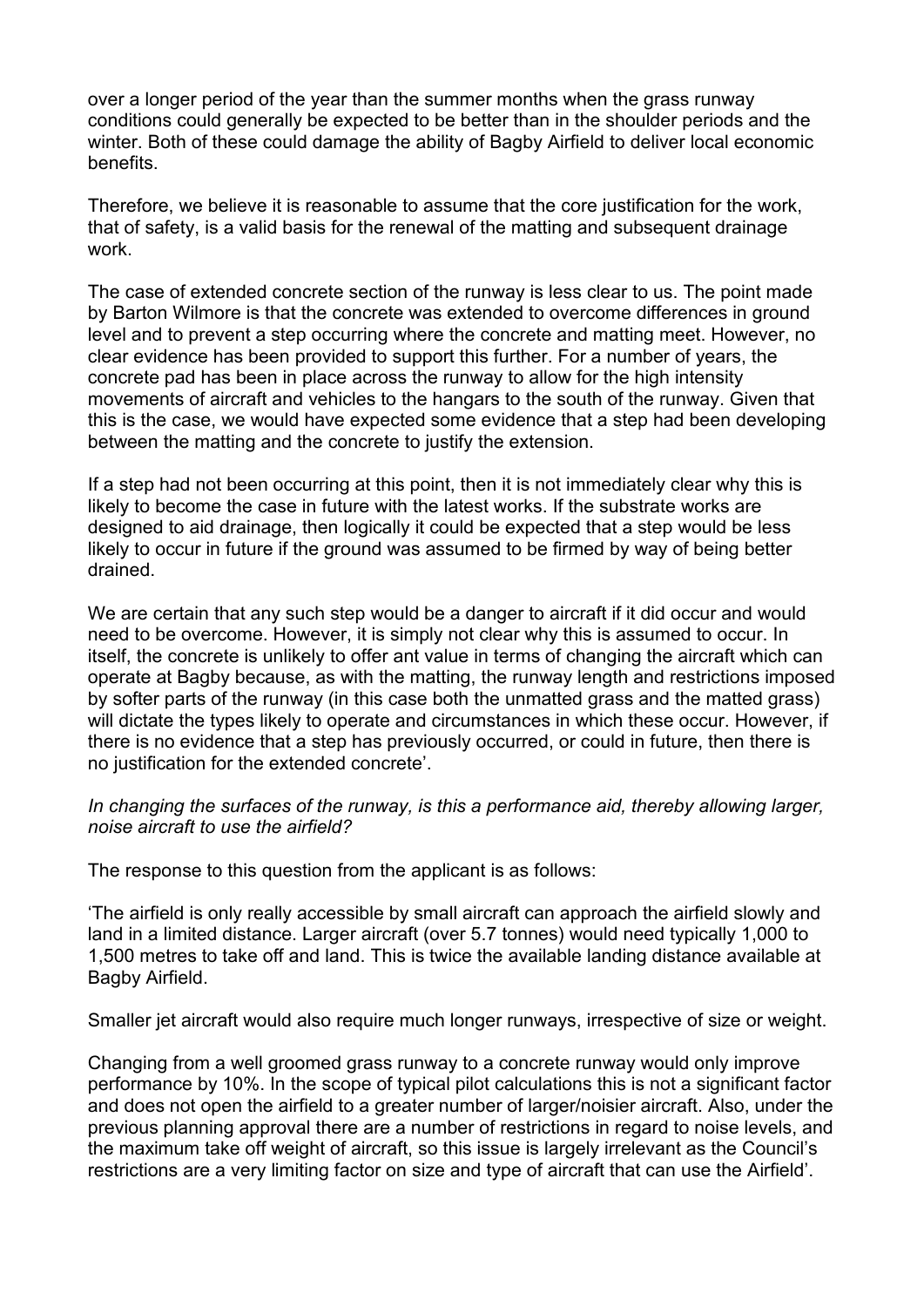Subsequently the view of York Aviation in response to the above information is as follows:

'In our review of the original matting installation, undertaken for HDC in 2011, we determined that the provision of matting was unlikely to expand the types of aircraft using Bagby due to the constraints associated with the overall weight bearing capabilities of the ground under the matting. Even with the substrate works (which we understand are for drainage rather than structural support) we believe this to remain the case, particularly when it is considered that not all the runway is covered with the matting and therefore many aircraft will still be required to travel across the non-matted section of runway as they take-off or land. Furthermore, we agree with Caledonian Aerospace's assertion that the runway length will remain a constraint on the types which could operate at Bagby Airfield. We believe our findings in 2011 remain valid today and that the matting is unlikely to lead to additional types using Bagby. In so far as an expanded fleet may choose to use the Airfield, these will be subject to the controls already in place related to individual aircraft noise and (where relevant) weight'.

Aviation safety is subsequently considered in the light of the above information and York aviation review in paragraphs 5.30 and 5.31 below. The applicant's submitted supporting statement has also been subject to re-consultation, of which responses received are set out in paragraphs 4.10-4.13 with consideration of other issues set out in paragraph 5.32.

### **1.0 Site, context and proposal**

- 1.1 Bagby Airfield occupies a piece of land to the south and south west of the village of Bagby. The land lies east of the A19 and is currently accessed via a newly constructed access track that leaves the Main Street of Bagby to the west of the village. The site is about 500m from the southern edge of the village of Bagby.
- 1.2 The Airfield occupies 15.6 hectares. The land is in use for the purposes of operating an airfield. Some of the surrounding land is fallow and other parts of the application site continue to be used for arable agricultural purposes.
- 1.3 Boundaries to the land around the Airfield are formed by hedges of varied species and heights. The north, south and west boundaries have substantial hedges, the eastern end of the airfield is not fully bounded by hedgerows. Local landform allows some views of the central and western end of the airfield from viewpoints to the west but changes in ground levels, hedgerows and trees shield the remainder of the airfield from public view.
- 1.4 In addition to the relationship with Bagby, there are dwellings to the south west, south and south east of the application site and notably in the vicinity of the village of Great Thirkleby and Thirkleby Hall Caravan Park (630 metres to the south east) that are potentially affected by activities at the airfield (in particular noise).
- 1.5 Beyond the boundaries of the application site of the Airfield the land is in agricultural use except for the children's play area on Bagby Lane, which is located beyond the northern edge of the Airfield land.
- 1.6 Planning permission was granted on the 30 July 2019 under planning reference 16/02240/FUL including works to extend hard surfacing of the central section of the runway. A planning application was submitted under planning reference 20/02531/FUL for the retrospective resurfacing of the runway from geo- textile track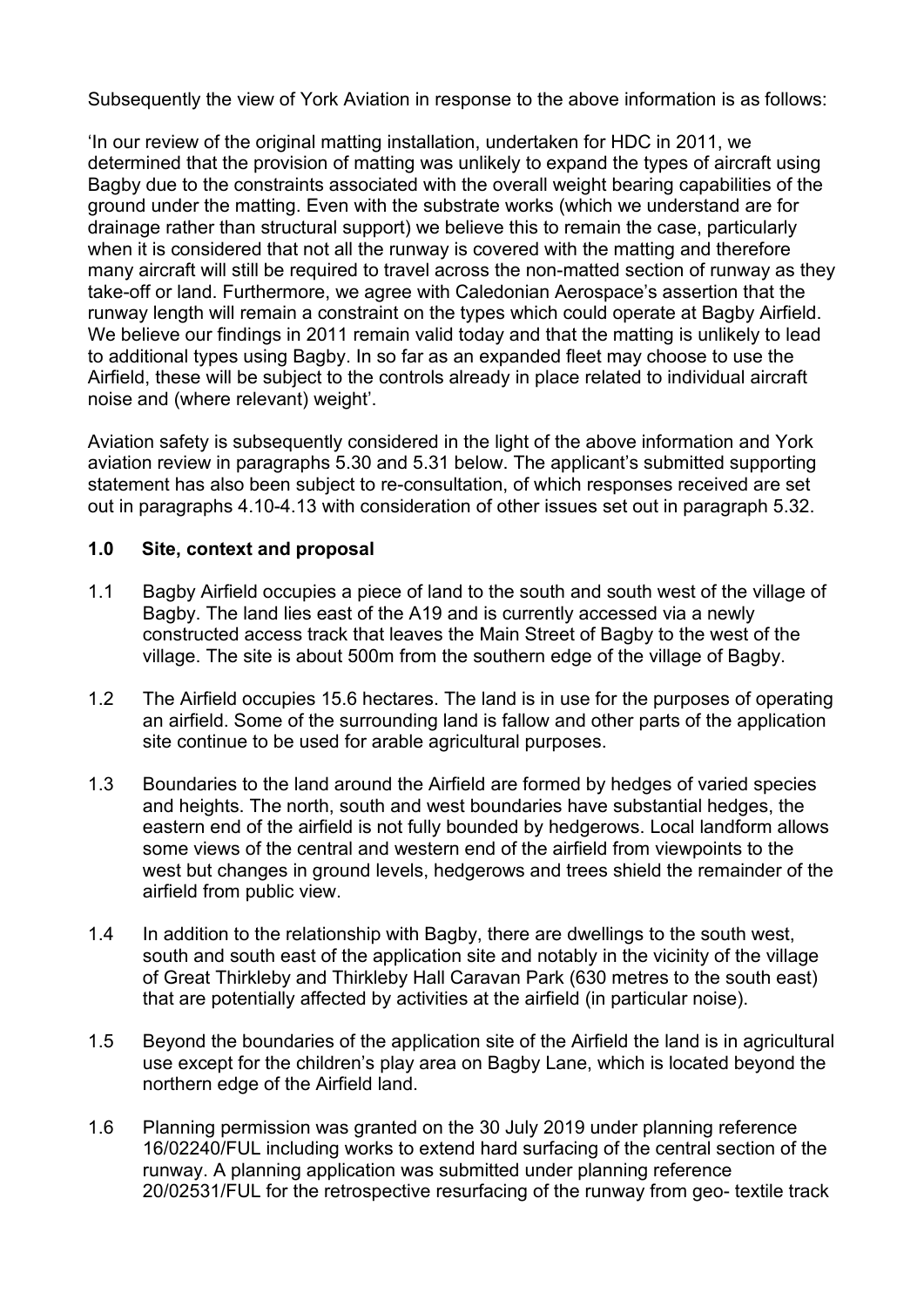to concrete surface and the creation of a turning circle north east of the runway to concrete, however this was subsequently withdrawn by the applicant. The reason for the withdrawal of the application was noted to be that it wrongly stated the proposal as concrete was not proposed to be used rather the runway was being reinforced with geo textile matting.

1.7 The application is seeking retrospective permission and approval for works that are not retrospective.

Retrospective approval is sought for:

- 1) the extension of the concrete section of the runway to the north-east of the central concrete part of the runway that was existing and previously approved.
- 2) the reinforced geo-textile matting located to the north-eastern part of the runway with this measuring a width of 8 metres and a length of 200 metres. The matting continues around the end of runway "24" marker at a length of 29.27 metres and width of 25.92 metres.
- 3) installation of runway drainage. This work entailed the replacement of clay pipes to modern piping to withstand wear and are located along either side of the reinforced matting to a width of 2 metres to the south and 4 metres to the north. Works to facilitate drainage also include the laying of shallow stone channels under the runway matting to help surface water run off and the laying of sand to help reinforce the matting.
- 1.8 The non-retrospective elements are
	- 4) reinforced geo-textile matting to the south-western runway with this measuring a width of 10 metres and length of 70.83 metres, to sit on the area of the existing matting.
	- 5) earthworks (formation of trenches with gravel backfill and pipework) to facilitate drainage are also proposed to either side of the reinforced geotextile matting and underneath, similar to the retrospective works to the north-eastern runway.
	- 6) a concrete turning area to be located at the end of runway 24 and its taxiway comprising of a new turning areas for the use of aircraft measuring 352 square metres.
- 1.9 The development falls below the thresholds of Schedule 1 and 2 of the EIA Regulations (10(f) the area of the works does not exceed 1 hectare) and an Environmental Statement is not required.

# **2.0 Relevant planning history**

2.1 16/02240/FUL - Change of use and external alterations of the engineering building to be used as a clubhouse and control tower, erection of a new tractor shed, erection of a new hangar, formation of a new access drive, the introduction of hard and soft landscaping and amended on 14 March 2018 to include the creation of a fixed fuel facility and the use of Hangar B for aircraft maintenance. Works include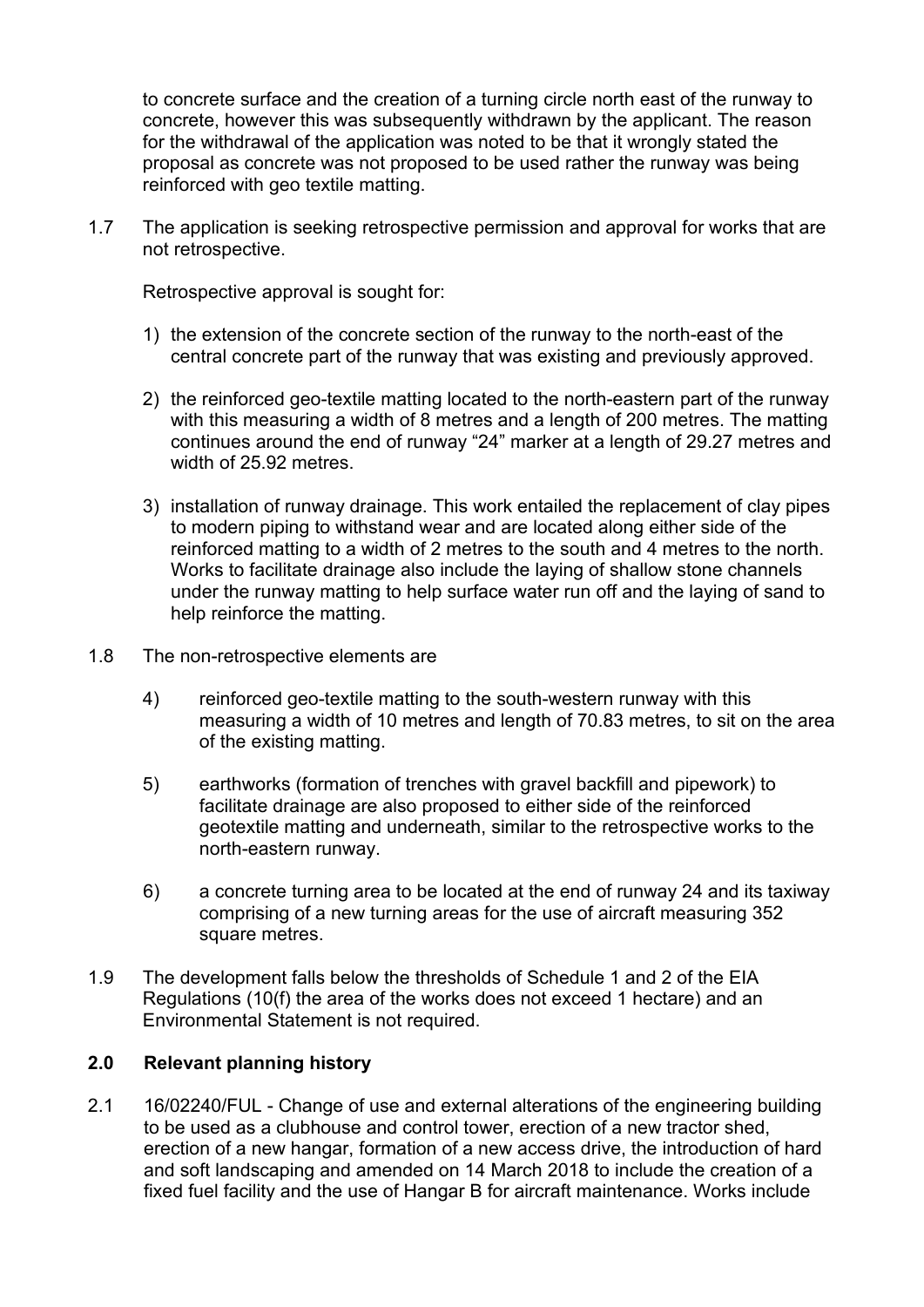the demolition of the existing clubhouse, control tower, hangars and storage buildings and partial demolition of one other hangar. Air Movements to be capped at a maximum of 8,440 per annum. – Approved 30 July 2019.

- 2.2 18/00524/FUL Retrospective application for the temporary siting of a portable aircraft engineer's office and document storage cabin – Approved 30 July 2019.
- 2.3 20/00766/MRC Application for variation of condition 1 for approved application 18/00524/FUL - The condition to be varied to extend the date to which the planning permission is valid until for one year from the approval of this application, or upon completion of Hangar B. – Approved 5 June 2020. The temporary planning permission expires on the 5 June 2021.
- 2.4 21/00081/FUL Retrospective application for an access road off Bagby lane to provide access to the airfield – Approved 7 June 2021
- 2.5 21/01058/FUL The retention of 2 temporary hangers on site for a use for aircraft storage and ancillary storage of airfield machinery and equipment for a period of 24 months – Refused 22 October 2021 for the following reason:

"The proposal is contrary to the Local Development Framework Policies CP1 and DP25 as an appropriate business case has not been supplied. Any economic benefit arising from the increased capacity of the aircraft hangar cannot be properly assessed and the potential harm to the amenity of the local population arising from the proposal is not outweighed by any known economic or other benefit and is also contrary to the Local Development Framework Policy DP1."

2.6 21/00668/FUL - Retrospective extension to Hangar A and proposed hard standing adjacent to Hangar A – Refused 22 October 2021 for the following reason:

"The proposal is contrary to the Local Development Framework Policies CP1 and DP1 as no noise control or mitigation measures have been provided to address the potential harm to the amenity of the local population arising from the use of the building for aeronautical engineering purposes identified in the Addendum to Business Case.

"The proposal is contrary to the Local Development Framework Policies CP1 and DP25 as an appropriate business case has not been supplied. Any economic benefit arising from the increased capacity of the aircraft hangar cannot be properly assessed and the potential harm to the amenity of the local population arising from the proposal is not outweighed by any known economic or other benefit"

- 2.7 21/01709/FUL Retrospective application for hardstanding, associated drainage, door and walkway to Hangar C1 and proposed lean-to for office to Hangar B – Pending Consideration
- 2.8 21/02087/FUL Retrospective siting of fuel pump and fuel bund Pending **Consideration**
- 2.9 22/00117/SCR Application for screening opinion Pending Consideration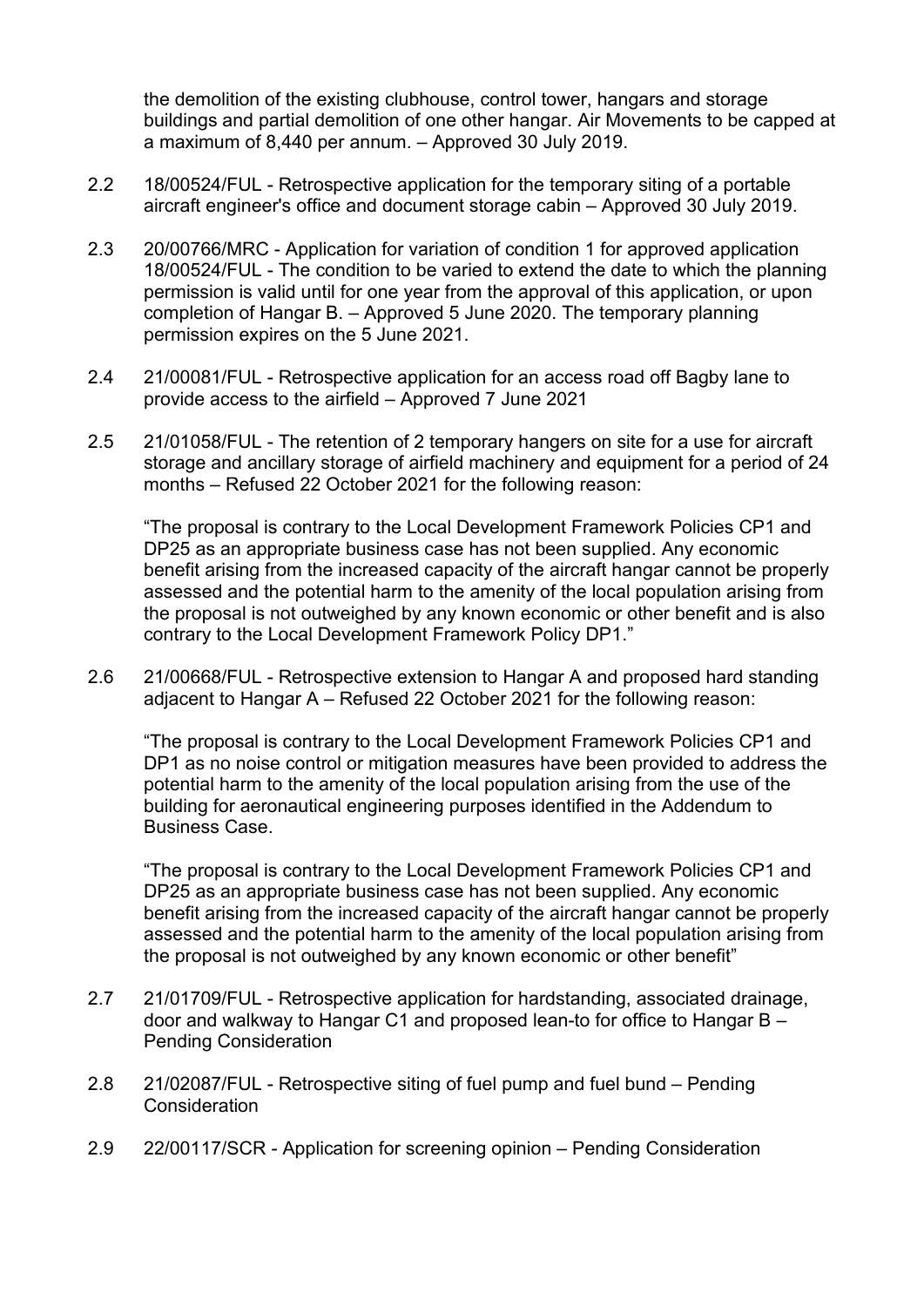# **3.0 Relevant planning policies**

- 3.1 As set out in paragraph 2 of the NPPF planning law requires that applications for planning permission be determined in accordance with the Development Plan unless material considerations indicate otherwise. The law is set at Section 38(6) of the Planning and Compulsory Purchase Act 2004 and section 70(2) of the Town and Country Planning Act 1990.
- 3.2 Relevant policies of the Development Plan and any supplementary planning policy advice are as follows;

Core Strategy Policy CP1 - Sustainable development Core Strategy CP2 – Access Core Strategy Policy CP4 - Settlement hierarchy Core Strategy Policy CP15 – Rural Regeneration Core Strategy Policy CP16 - Protecting and enhancing natural and man-made assets Core Strategy Policy CP17 - Promoting high quality design Development Policies DP1 - Protecting amenity Development Policies DP9 - Development outside Development Limits Development Policies DP16 – Specific measures to assist the economy and employment Development Policies DP25 – Rural Employment Development Policies DP30 - Protecting the character and appearance of the countryside Development Policies DP32 – General design

- 3.3 Hambleton emerging Local Plan was considered at Examination in Public during Oct-Nov 2020. Further details are available at https://www.hambleton.gov.uk/localplan/site/index.php The Local Planning Authority may give weight to relevant policies in an emerging plan as advised in paragraph 48 of the NPPF.
- 3.4 National policy and advice is contained in the following documents:

National Planning Policy Framework 2021

Aviation Policy Framework published 22 March 2013

Noise Policy Statement for England March 2010 from the Department for

Environment, Food and Rural Affairs

National Planning Practice Guidance

General Aviation Strategy published by the Department for Transport March 2015

Noise Considerations at General Aviation (GA) Aerodromes published by the CAA

(Civil Aviation Authority) November 2012

"General Aviation Roadmap: spring 2021" from the Department for Transport Spring 2021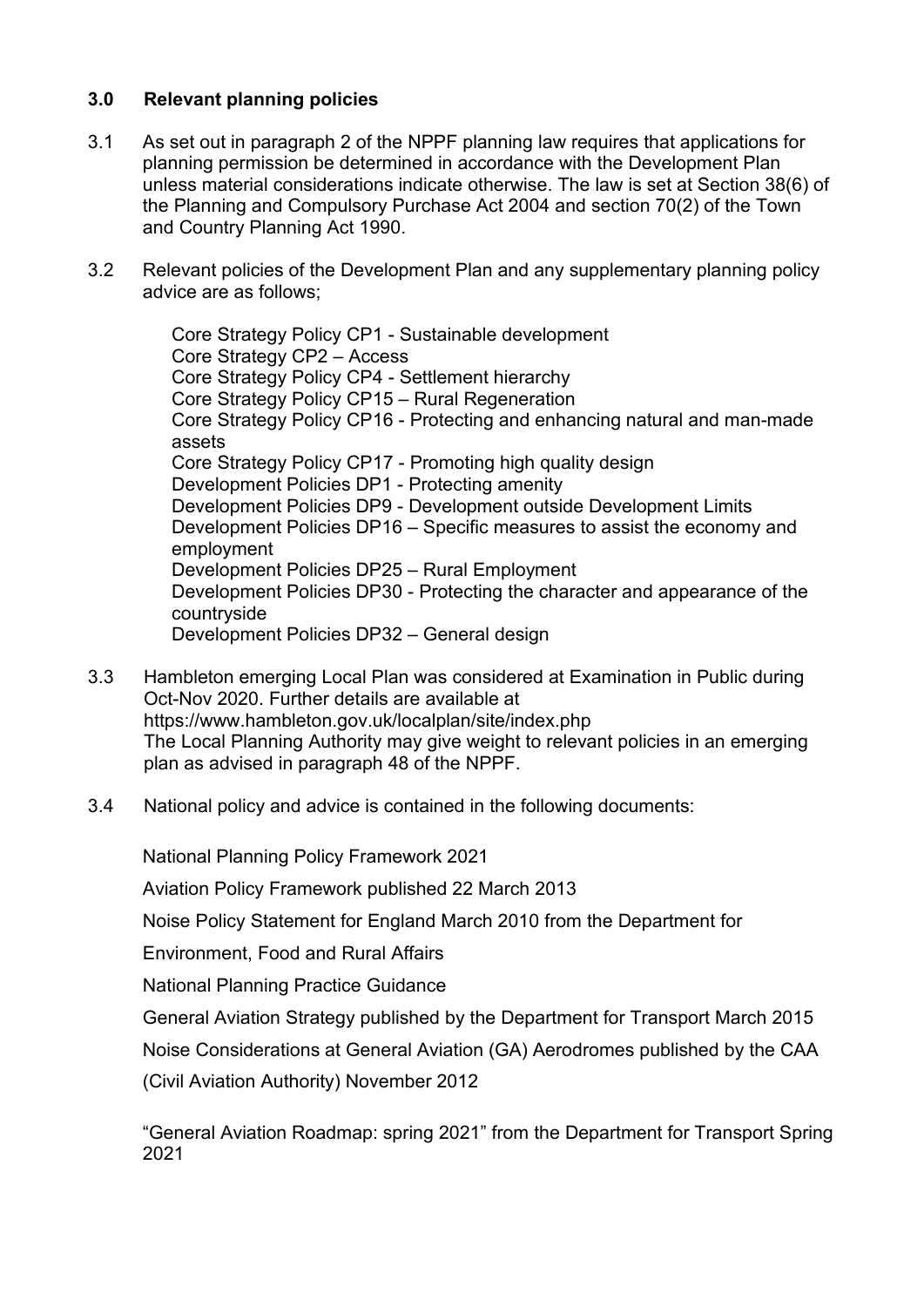3.5 Other non-Governmental guidance:

General Aviation Awareness Council - General aviation sector-led guidance on planning in relation to aerodromes for local planning authorities, aerodrome owners and aerodrome operators, prepared by the GAAC, April 2015.

3.6 The Local Development Framework is the Development Plan for Hambleton and contains policy that is pertinent to the determination of the application. The NPPF and the Aviation Policy Framework, the Noise Policy Statements, the Planning Practice Guidance, CAA guidance and General Aviation Strategy and GAAC guidance are material considerations.

### **4.0 Consultations**

- 4.1 Bagby & Balk Parish Council Object, the full details of the objection is set out at Annexe A.
- 4.2 Thirkleby Parish Council No comments received
- 4.3 North Yorkshire County Council (Highways) Have raised no objections to the application
- 4.4 Environmental Health Have raised no objections to the development they have considered the potential impact on amenity and likelihood of the development to cause a nuisance and consider that there will be no negative impact.
- 4.5 Environment Agency No comments received
- 4.6 National Air Traffic Service No safeguarding objections.
- 4.7 Civil Aviation Authority No comments received
- 4.8 Public comments A site notice has been displayed and neighbours consulted. Letters of objection has been received as summarised below:
	- Concerned that the use of the airfield will increase over and above the suggested higher end user set out in the business plan.
	- That the routes taken by aircraft overfly areas of land resulting in disturbance to livestock causing a horse being lead out of a stable to be spooked, and when reporting this at the airfield found no one in charge, and that this has happened several times.
- 4.9 One letter has been received neither objecting nor supporting the application, and summarised below:
	- Following the approval of major changes to the airfield in 2019, many hobbyist flyers left the Airfield, and subsequently heavier aircraft landed at the airfield and has subsequently damaged the runway in 1.5 years compared to the 20 years that hobbyist's were using the Airfield.
	- It is considered that the heavier loads imposed by the aircraft caused the damage to the runway, therefore where are the civil engineering analysis which demonstrates that the runway reinforcement will not fail.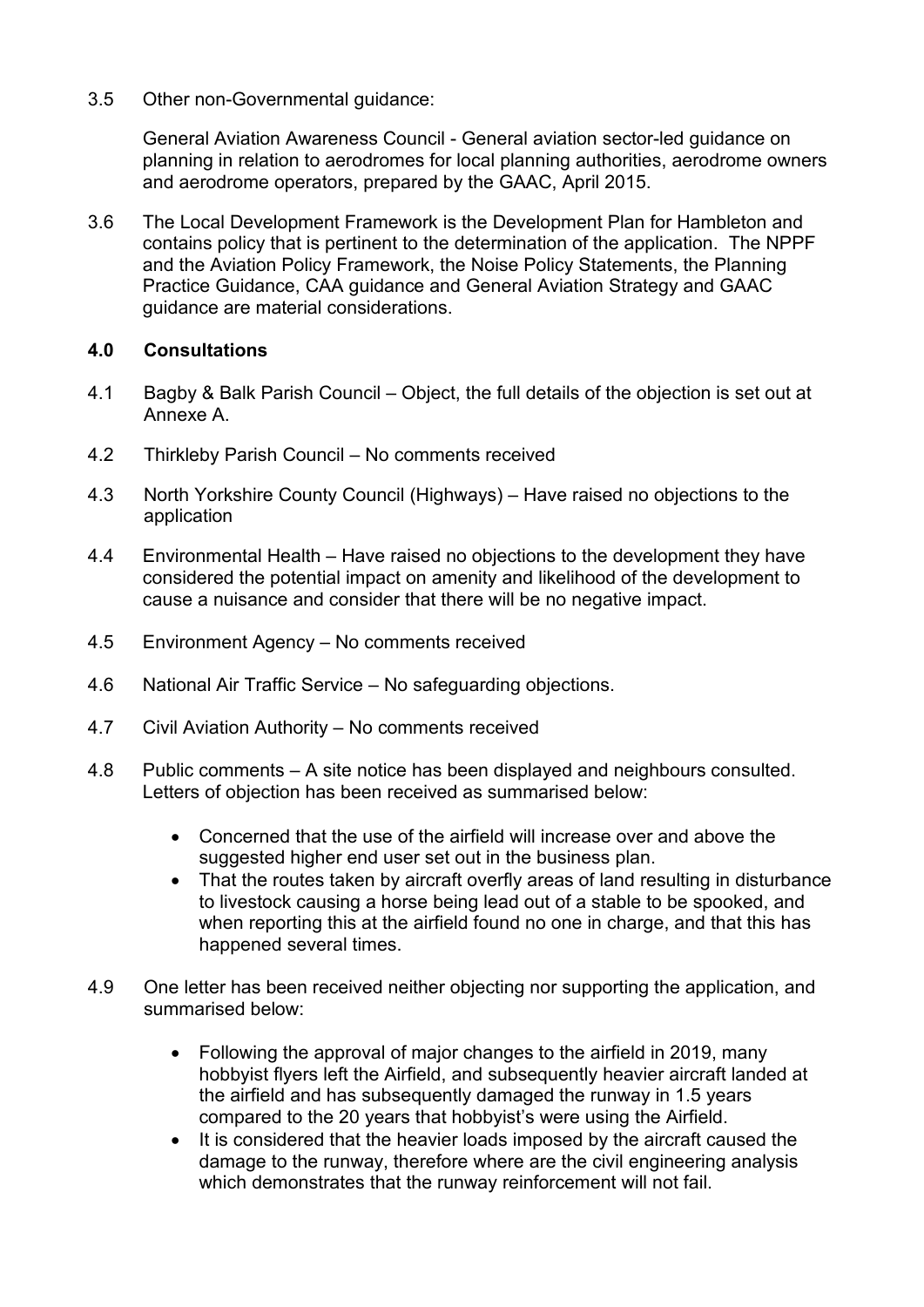- The application is not small in scale and carries with it the likelihood more repair work is to be carried out to the geo textile tiles and will result in the future of the runway being a concrete runway.
- 4.10 Representation has been received from Action for Refusal noting that the application is invalid, that an Environmental Statement should have been prepared and the submitted business case is inadequate and the application should be refused. A full copy of the representation is appended to this report.
- 4.11 Following the Planning Committee on the 21 October 2021, the applicant has provided a further supporting statement regarding the changes undertaken to the runway. Following receipt of this documentation a further re-consultation took place.
- 4.12 Bagby and Balk Parish Council have commented to demonstrate that certain aircraft such as registration N133KQ which has a capacity of nine passengers cannot use Bagby Airfield as the runway is too short and have to take unacceptable risks irrespective of the quality of the surface of the runway. The Parish Council feel that the airfield is not fit for purpose as a commercial enterprise and it should not be used for the larger airplanes as the runway is not long enough and they cause damage to the existing runway.
- 4.13 No further comments were received from the following:
	- Civil Aviation Authority
	- National Air Traffic Services
	- Environmental Health
	- Environment Agency
	- North Yorkshire County Council (Highways)
- 4.14 Representation has been received from Action for Refusal following the submission of the supporting statement noting that the aircraft DA42 referred to within the report is not the only aircraft that uses the Airfield but larger Pilatus 12 Aircraft which are not capable of using the runway; concreting the runway will not overcome fundamental problems for safe operation of heavy planes; no business plan has been provided and the application should be refused. A full copy of the representation is appended to this report.

### **5.0 Analysis**

5.1 The main issues to consider are: (i) the principle of changing the surface of the runway and the creation of a turning circle; (ii) the impact of the development on the character and appearance of the area; (iii) the impact of the development on the amenity of the area; (iv) the impact of the development on drainage; (v) The Environmental Impact Assessment and (vi) aviation safety.

The principle of development

5.2 Policy CP1 of the Core Strategy states development that would significantly harm the natural or built environment or that would generate an adverse traffic impact will not be permitted. Proposals would be supported if they promote and encourage sustainable development.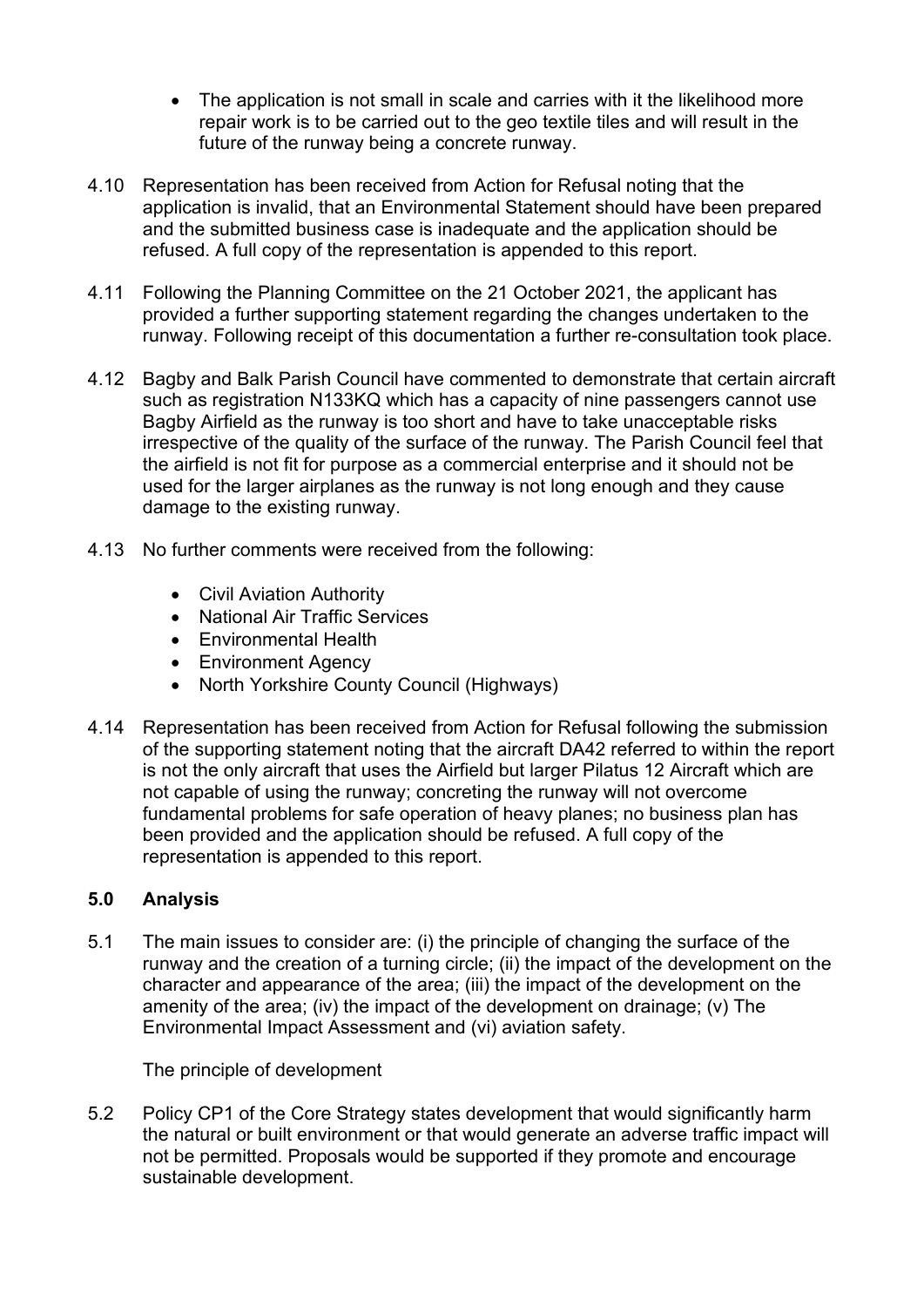- 5.3 As the site is located outside of the settlement boundary of Bagby, within open countryside, Policies CP4 and DP9 are of relevance. Policies CP4 and DP9 state that development will only be permitted beyond the development limits in exceptional cases, and where the development is within the scope of 6 criteria. In all cases, development should not conflict with the environmental protection and nature conservation policies of the LDF and should provide any necessary mitigating or compensatory measures to address harmful implications.
	- It is necessary to meet the needs of agriculture, recreation, tourism and other enterprises with an essential requirement to be located in the countryside and will help support a sustainable rural economy;
	- It is necessary to secure a significant improvement to the environment or the conservation of a feature acknowledged importance;
	- It would provide affordable housing or community facilities which meet a local need; where that need cannot be met in a settlement within the hierarchy;
	- It would re-use existing buildings without substantial alteration or reconstruction, and would help to support a sustainable rural economy or help to meet a locally identified need for affordable housing;
	- It would make provision for renewable energy generation, of a scale and design appropriate to its location;
	- It would support the social and economic regeneration of rural areas.

Policy CP4 also requires that "In all cases, development should not conflict with the environmental protection and nature conservation policies of the LDF and should provide any necessary mitigating or compensatory measures to address harmful implications".

- 5.4 The operation of an airfield will normally require a countryside location due to the amount of land required and for separation distance from dwellings to attenuate noise. Bagby Airfield is in a countryside location and the business of operating at the airfield, together with enterprises which depend upon a physically close relationship to the Airfield and that will help support a sustainable rural economy, can take support from policy CP4. The development proposed has not been shown to be necessary to meet the needs of any business at the Airfield and cannot take support from CP4.
- 5.5 The proposed reinforced matting, runway alterations and earthworks for drainage are of a small scale. The site benefits from a runway already, with geo-textile matting that will be replaced with a new geo-textile reinforced surface. Furthermore, as the proposed development will be located within the developed area of the Airfield the proposed alterations would reflect the existing development at the Airfield and as such, would not result in any harm to the surrounding natural or built environment.
- 5.6 The reinforced matting and concrete additions to the apron and 24 marker turning circle would also support the activities of the Airfield, albeit not increasing movement beyond the limits set by the planning conditions of approval 16/02240/FUL but allowing aircraft to utilise the Airfield more efficiently and when the ground is wet. Policy CP4 indicates support for development which meets the needs of recreation and tourism where it is essential that these enterprises locate in the countryside. The runway extensions will support the development to better meet the needs of tourism and recreation. This type of development is not feasible in any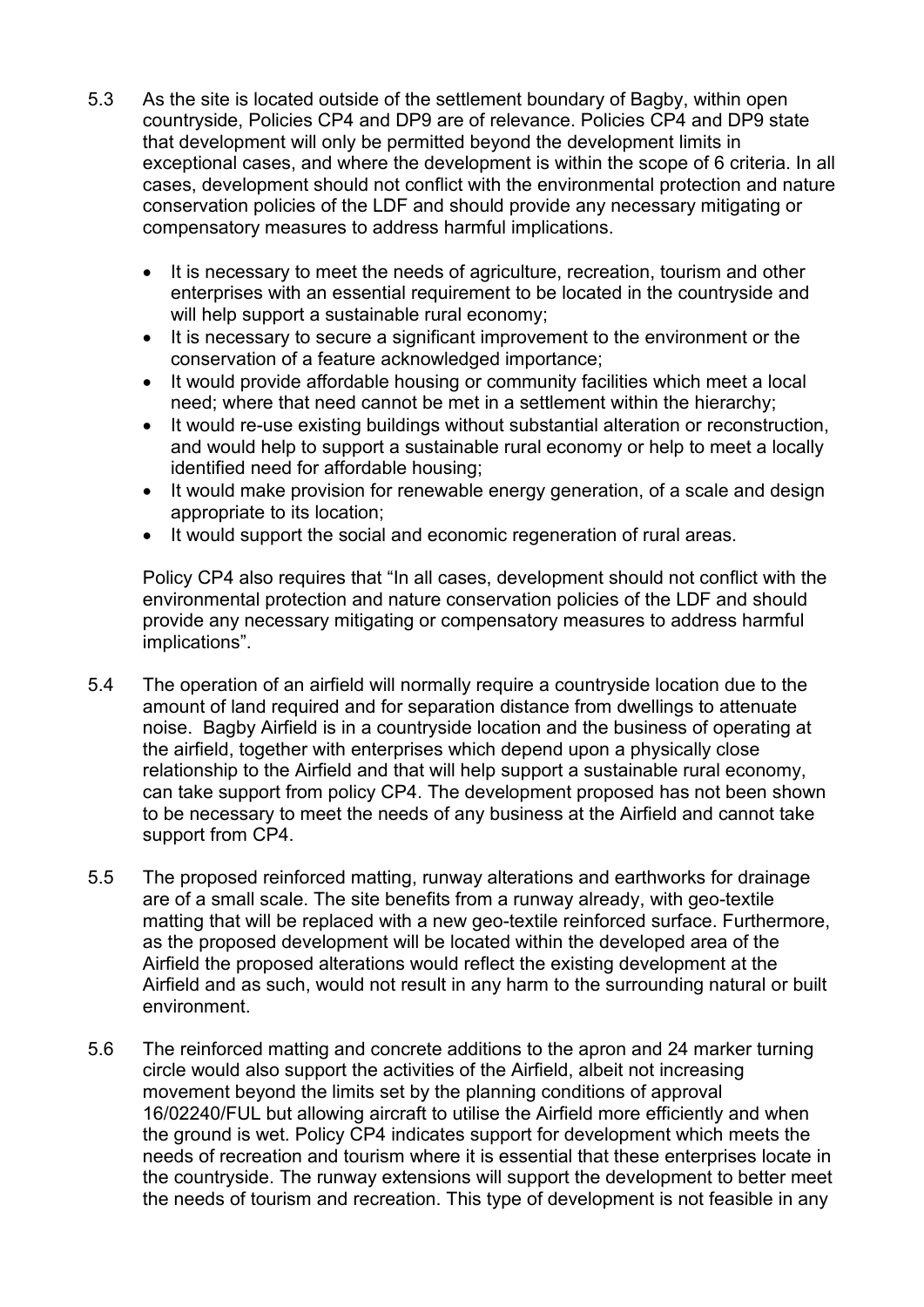other setting and it is considered that the works to the runway are in principle acceptable under Policy CP4 and to the guidance of Government that supports the General Aviation sector.

The Business Case

- 5.7 The Development Plan supports business development in the countryside where it complies with a series of criteria. The leading policy of the LDF is Policy CP15 which details how the social and economic needs of rural communities will be supported. The policy sets examples of proposals that will be supported. Pertinent to this proposal is the support for:
	- i) Retention or expansion of appropriate businesses outside of the Service Centre and Service Villages;
	- ii) Appropriate tourism related initiatives, including schemes which improve the accessibility of tourist assets both within and outside the District; and
	- iii) Recreation uses appropriate to a countryside location.
- 5.8 In all cases development should be designed to be sustainable, consistent with the requirements of CP1 and CP17, should not conflict with environmental protection and nature conservation policies of the LDF but should seek to enhance the environment and should provide any necessary mitigating or compensatory measure to address harmful implication.
- 5.9 LDF Policy DP25 sets out support for rural employment proposals. All five criteria of Policy DP25 need to be met to enable the development to be supported by this Policy. This require proposals to be

i) small in scale,

- ii) comprise conversion or re-use or appropriate replacement or extensions;
- iii) be incapable of location within a settlement in the hierarchy at CP4;
- iv) be supported by a business case; and
- v) not harm the economy of the service centre.
- 5.10 The reinforced matting has been laid and is proposed to replace existing parts of the runway which already has matting in place and the proposed concrete areas of the runway apron and turning are small in scale. The earthworks consist of all underground work to facilitate drainage to the runway and are also considered small in scale. The proposal meets the first test of DP25.
- 5.11 The alterations in the existing runway have been done to enable the Airfield to operate on an all year round basis. It has been found over the winter months that it has been difficult for aircraft to land and take-off from the Airfield due to the poor ground conditions, as stated by the agent within the covering letter. Therefore, alterations on the existing runway are considered to be an appropriate replacement and meet the second test of DP25.
- 5.12 The development as built and proposed, cannot be accommodated within development limits given that the airfield is located outside the built confines of any settlement. The principle of altering materials of the runway therefore meets the third test of DP25.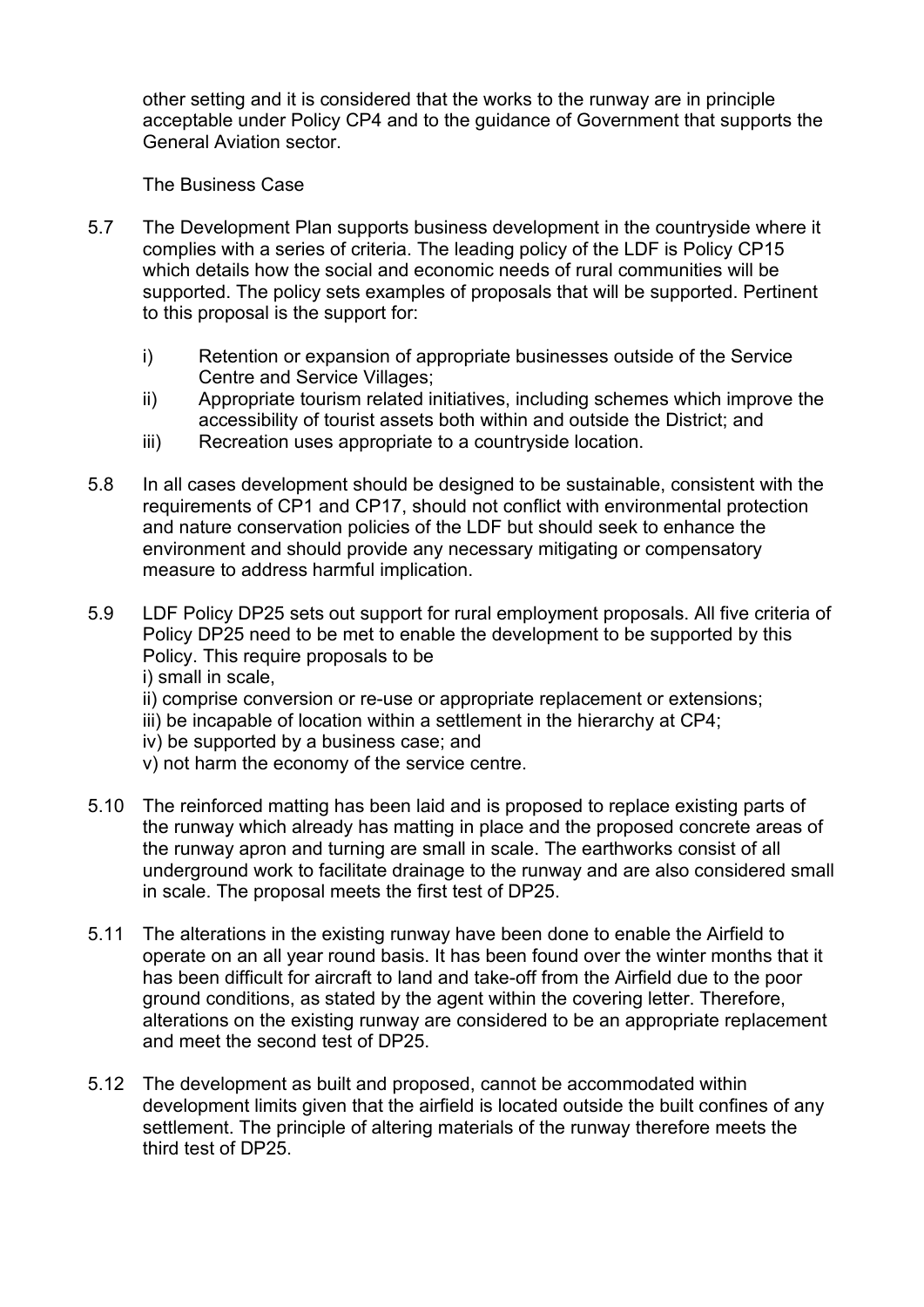- 5.13 At the time of the planning application (16/02240/FUL) an assessment was undertaken of the number of aircraft movements necessary for the business to be viable. The business viability was assessed on the basis of mainly: the general arrangement of the airfield, the runway length, surfacing, gradient, the facilities on the ground and the ability to generate revenue (landing fees, fuel sales, food and drink, overnight accommodation, hangar fees). The viability of the business was balanced against the assessed historic levels of aircraft movements and the impact of the aircraft movements upon the amenity of the local community. Conditions were imposed and planning obligation agreed to limit the impact upon the local community, whilst achieving a viable business. The approval of an expansion of the ground facilities through extension to the concrete sections of the runway without an appropriate business case in contrary to the fourth test of Policy DP25.
- 5.14 The business case for the proposal has been reviewed by York Aviation, consultants to the Council. This notes the requirement in the NPPF (para 106 f) to: recognise the importance of maintaining a national network of general aviation airfields, and their need to adapt and change over time – taking into account their economic value in serving business, leisure, training and emergency service needs, and the Government's General Aviation Strategy. York Aviation find that "none of the applications provide the clear and concise justifications which would be expected for development at an airfield." The conclusion reached by York Aviation is that:

Overall, we believe that the applications do not quite provide enough information to allow a planning decision. The extra information should be easy to provide and would need to focus on justifying why these developments are now needed to support the business or economic case for the Facility (outlining both financial and potential economic impacts). Importantly however, we believe that the overall planning conditions imposed as a result of the 2019 decision would remain valid and would prevent additional activity, meaning that any amended nature of operations from each of the developments under consideration would have to be contained within the same overall controls.

- 5.15 There are controls within the planning conditions on the 16/02240/FUL application that restrict movements. However, there is non-compliance with the conditions, most notably for this proposal, the required data on movement numbers has not been supplied. The owner has not supplied any of the aircraft movement data required by the planning conditions of the permission (16/02240/FUL). The consented scheme has not been fully implemented, notably a start has not been made on the consented scheme for the new clubhouse. It is therefore not possible to assess whether the consented scheme will result in the numbers of movements identified to achieve viability, as assessed at the time of the 2016 application, with or without the additional development now proposed. It is therefore reasonable to resist this proposal as there is a significant risk of increasing movement numbers. Without monitoring those movements the purpose of the condition by controlling the noise impact on the local community would be frustrated.
- 5.16 The owner has not supplied evidence of the viability of the airfield. In the absence of an appropriate business case for the development the impact the proposed development may have on the viability of the airfield is unknown. It is a risk to allow the facilities to be extended that may result in an incremental change to the scale of operations at the airfield and result in a case, on business viability grounds, to vary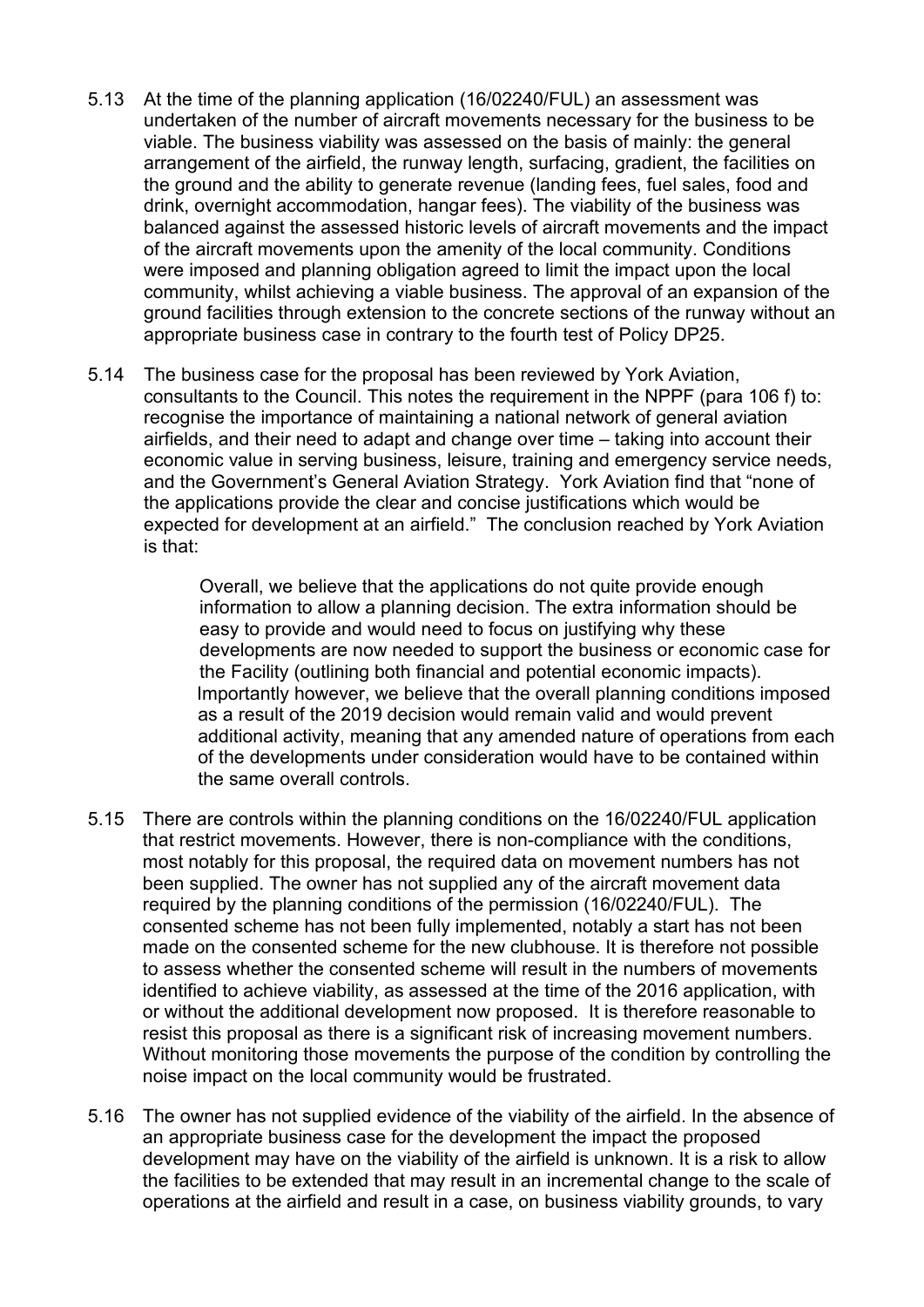the conditions that have been imposed (and agreed planning obligation) because they are necessary to safeguard amenity of the local community.

- 5.17 During the course of the application, an updated Business Case was requested to assess how the alteration in materials of the runway would affect the viability of the business. An addendum has been provided, however no explanation of why the development is necessary to achieve the objectives of the previously accepted proposals has been assessed. The details provided as part of the application stated that the alteration in the runway was required in order for the Airfield to operate in the winter months. However, no further explanation or detail has been provided to indicate how the alteration in the materials on the runway would affect the viability of the business.
- 5.18 The proposal has not been shown to meet the fourth test of DP25.
- 5.19 The proposed is to support the use of the Airfield. The development of an airfield due to its size and character cannot be accommodated in a service centre and therefore, the development would not impact the economy of any service centres. The proposal meets the fifth test of DP25.
- 5.20 The alteration of materials on the runway would not result in any significant harm to the natural or built environment. The proposal fails to meet the aims and objectives of Policy DP25 and is therefore contrary to the Council's Local Plan Policies CP4 and DP25.

The impact on the character of the surrounding area

- 5.21 Policy CP16 of the Core Strategy states that development will be supported where they preserve and enhance the District's natural and man-made assets. Development will not be supported which have a detrimental impact upon the interests of natural or man-made assets. Any necessary mitigation or compensatory measures must be provided to address potential harmful implications of development.
- 5.22 Policy CP17 of the Core Strategy states that support will be given for proposals that are consistent with the LDF's detailed design policies and meet all the following requirements: provide an attractive, functional, accessible, safe and low maintenance development; respect and enhance the local context and its special qualities, including urban design, landscape, social activities and historic environment, incorporate public art where appropriate; optimise the potential of the site; adopt sustainable construction principles.
- 5.23 Policy DP30 states that the openness, intrinsic character and quality of the District's Landscape will be respected and where possible enhanced.
- 5.24 The proposed runway alterations located closest to the existing hangars is built from concrete and be similar in appearance to the existing runway it could not be considered to result in significant harm due to the close visual relationship to the hangars and concrete section of runway. The proposed turning area at the 24 marker (to enable aircraft to turn when the ground is soft) will also be built with concrete to match the existing runway but is remote from other sections of concrete and a light-coloured concrete would be out of character with the rural location, however the absence of nearby public vantage points results in little visual impact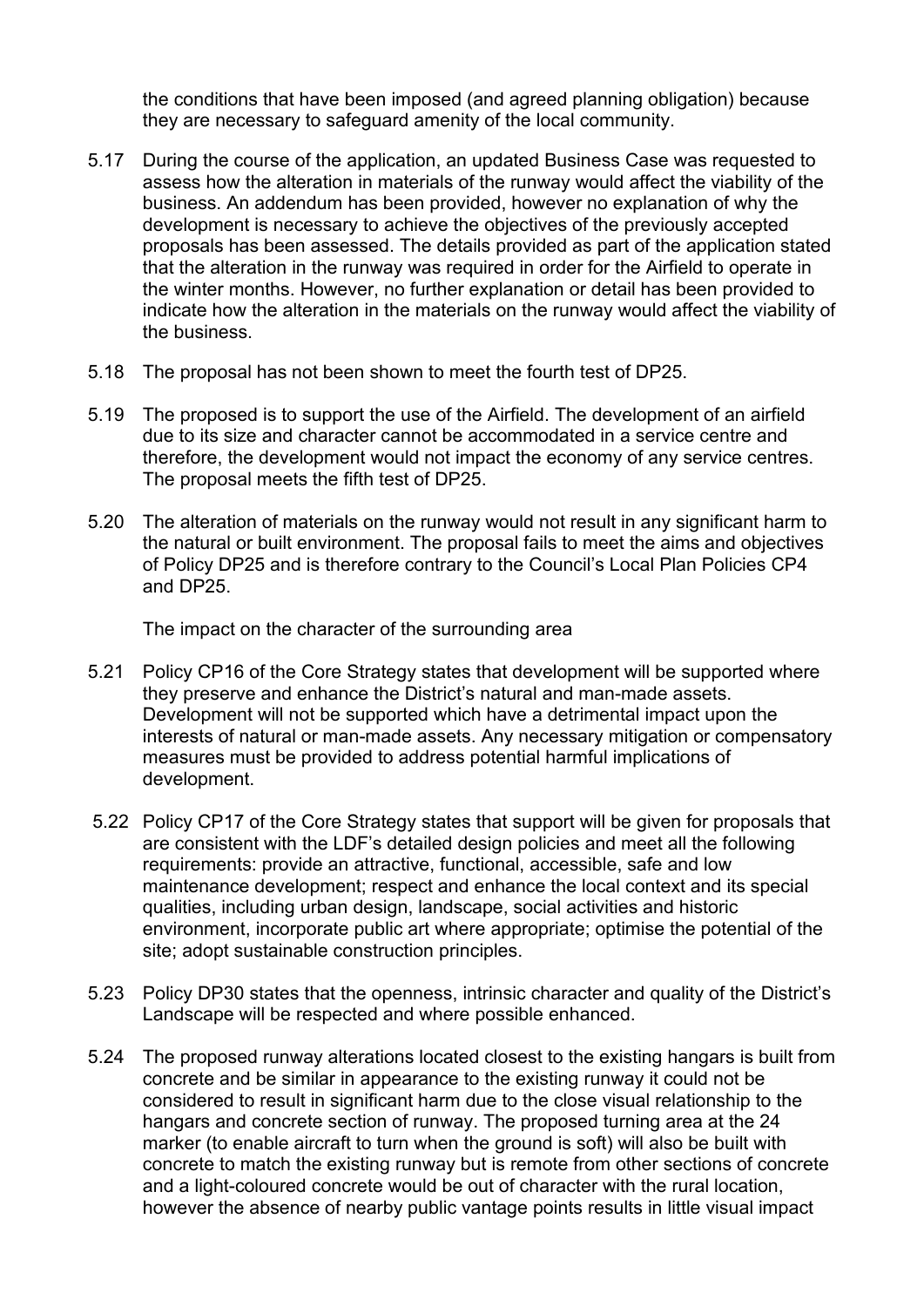and consequently little harm from the provision of the concrete turning point. The reinforced geo-textile matting that is to be laid on top of the existing matting, will enable the runway to become functional and accessible for aircraft again. Grass will start to grow through the matting as it has done previously, therefore it will not have an adverse visual impact of the character of the area. As such the proposed development will be not be in conflict with the LDF Policies CP16, CP17 or DP30.

Impact on the amenity of the area

- 5.25 Policy DP1 states that all development proposals must adequately protect amenity, particularly with regard to privacy, security, noise and disturbance, pollution (including light pollution), odours and daylight.
- 5.26 The proposed runway and taxiway alterations are located well within the confines of the Airfield and would not alter the runway to an extent that would directly impact upon the amenity of residents in the village of Bagby. The existing permission for the site sets noise restrictions for the aircraft using the airfield. The aircraft using the site are required to meet these conditions to not result in any increased noise or disturbance or to the residents in Bagby village. As noted above there are instances of non-compliance with the conditions, whilst the details of the proposal would not give rise to a direct increase in noise there remains a risk due to non-compliance of a loss of amenity to the local community.

#### Impact on drainage

- 5.27 Local Development Framework Policies CP21 and DP43 require that development does not have an adverse effect on watercourse or increase the risk of flooding elsewhere. The NPPF seeks to manage drainage as a component of responding to climate change and reducing the risk of flooding.
- 5.28 A large proportion of the Airfield still remains as grassland. Retrospective earthworks have been undertaken which have facilitated drainage. This work entailed the replacement of clay pipes with plastic pipe in a gravel backfill in a trench to withstand wear and are located along either side of the reinforced matting at a stand-off distance of 2 metres to the south and 4 metres to the north. Works to facilitate drainage also include the laying of shallow stone channels under the runway matting to help surface water run-off and the laying of sand to help reinforce the matting. It is considered with these alterations to the drainage of the site this will enable the runway to be used throughout a greater range of weather conditions. The use of an existing watercourse for drainage also continues the existing arrangement. The proposal would not increase the risk of flooding and therefore complies with the Council's Local Plan Policies and the overarching principles of the NPPF.

Environmental Impact Assessment (EIA)

5.29 The development for the change in materials for an existing runway and the creation of a turning circle is not EIA development. This is due to the fact that the development falls below the thresholds for EIA development and is not an extension to the runway.

Aviation Safety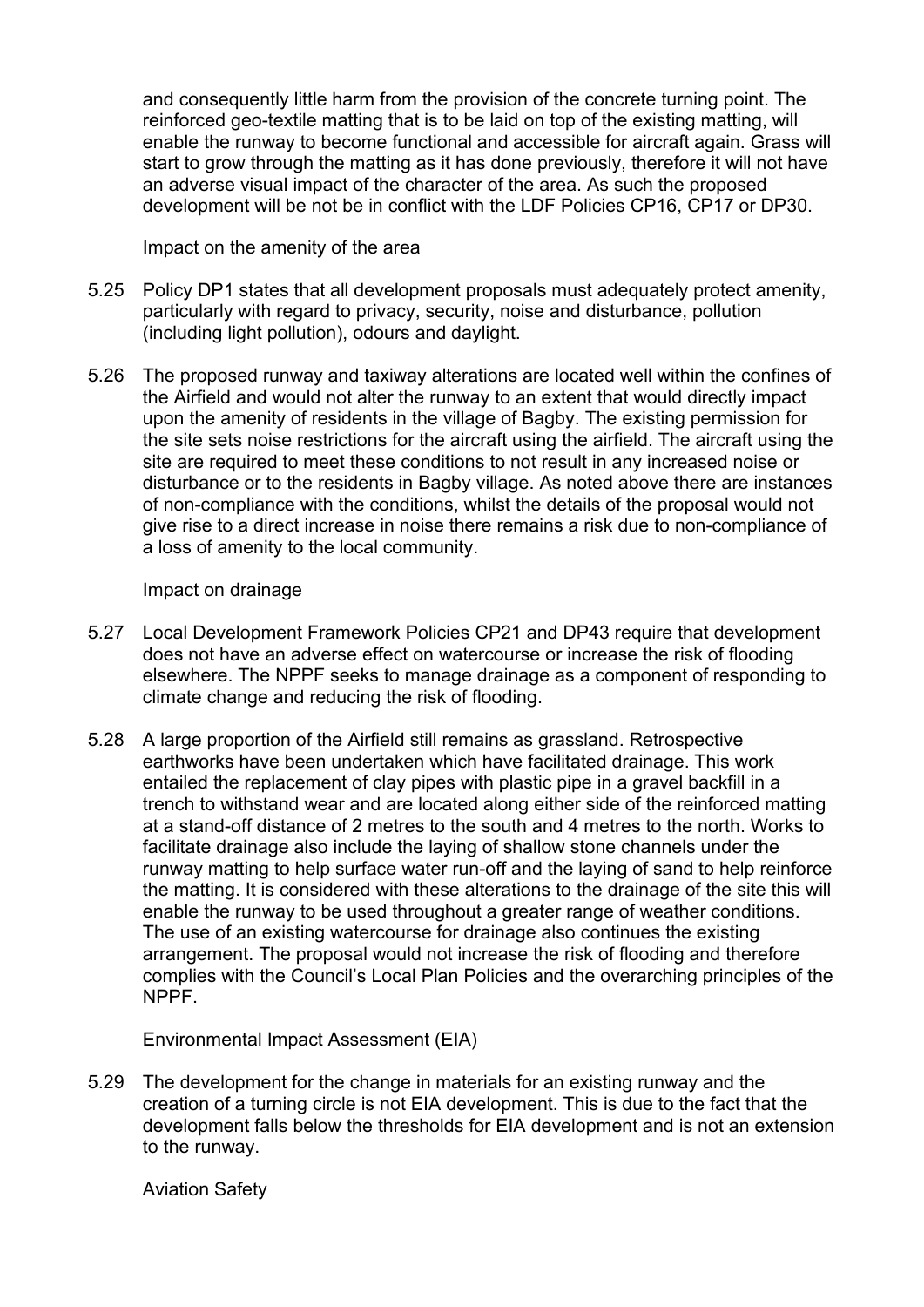- 5.30 At the Planning Committee on the 21 October 2021 Members sought advice from officers regarding whether the proposed changes and retrospective changes were necessary for the purposes of aviation safety and to ensure safe operations of the Airfield. The applicant has subsequently provided a supporting statement which sets out that the alterations undertaken on the runway have been carried out for safety reasons. This submitted supported document has subsequently been reviewed by the Council's consultants, York Aviation.
- 5.31 Based on the commentary received and the professional advice provided by York Aviation, it is conceived that the alterations to the geo-textile matting to accommodate adequate drainage on the runway can be considered to be a suitable replacement and appropriate to achieve safety. However, in respect of the additional 25 metres of concrete that has been laid on the runway, York Aviation could not be satisfied that this alteration is for safety reasons. This is due to the fact that no evidence has been provided to the Council to demonstrate that the concrete was required to ensure it levels up with the existing matting. Therefore, without this evidence there is no justified need for the additional concrete and the concrete makes no contribution to safety measures on the Airfield.

#### Other Issues

5.32 The Parish Council comments set out that aircraft N133KQ is not capable of being able to land at the Airfield due to its size. Condition 22 imposed on planning permission 16/02240/FUL states that where fixed wing aircraft do not have a noise certificate on the UK Register no aircraft with a certified maximum take off weight of greater than 2,730kg may operate. This particular aircraft is not on the UK Register and is registered in Canada and has a maximum take off weight of 3,290kg. Therefore, this aircraft is not permitted to land at the Airfield and is a breach of condition 22. This matter has been raised with the Planning Enforcement Team who will investigate this further.

### **Conclusion**

- 5.33 The retrospective change in materials of the runway from a geo-textile surface to concrete and the creation of a turning circle at the north eastern runway may enable the airfield to operate throughout the year. The same applies to the nonretrospective elements. The changes to the runway are also proposed to ensure the safe landing and take-off, of aircraft from the Airfield. It is considered that the development would not result in a significant harmful impact on the character of the countryside and would have no effect on neighbouring residential amenity.
- 5.34 However, it is considered that there is a lack of significant detail in regard to the viability of the Airfield or any detail of the reasoning why the alterations to increase extent of concrete on the runway were required and why the continued use of matting is insufficient. Without an appropriate business case to show how by altering the materials of the runway the development will support of the viability of the airfield the proposal fails the policy text of DP25.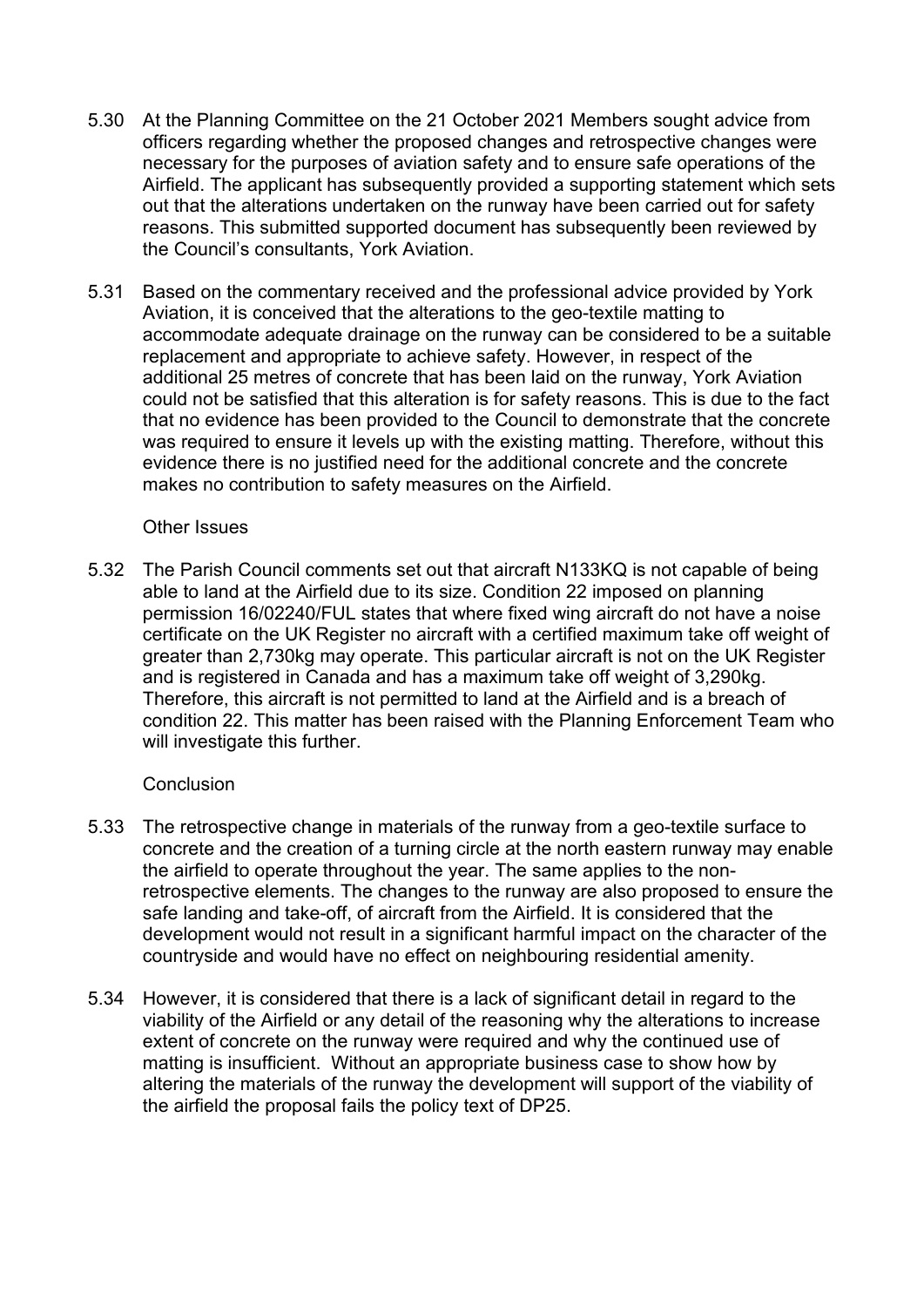- 5.35 There is no evidence available to support the proposal that outweighs the concerns regarding the unjustified reinforcement and resurfacing of the runways. The concerns that incremental increase in airfield infrastructure will increase aircraft movements and result in more noise in the environment and a loss of amenity and subsequently the application is recommended for refusal.
- 6.0 Recommendation

That subject to any outstanding consultations the application be **REFUSED** for the following reason(s):

1. The proposal is contrary to the Local Development Framework Policies CP1 and DP25 as an appropriate business case has not been supplied. It is not possible to assess whether there is any economic or other benefit arising from the reinforcement and resurfacing of the runway and drainage works to offset the risks of an incremental increase in facilities contributing to increased use of the airfield and a loss of amenity to the local community.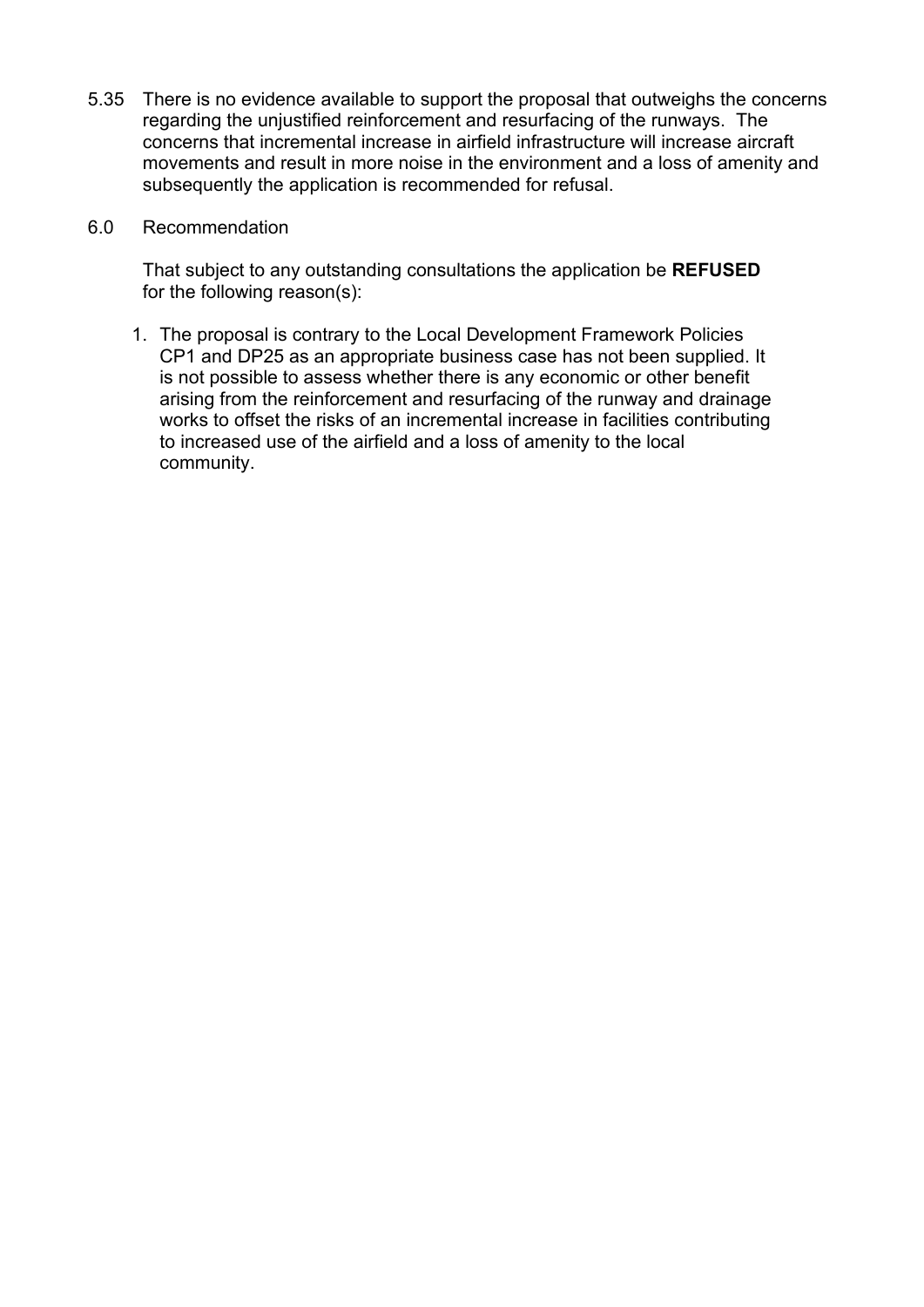# Response of Bagby and Balk Parish Council

#### Dear Mr Allison,

Please find below the response of Bagby and Balk Parish Council (BBPC) to an invitation to comment on the two retrospective planning applications detailed below which are to be considered by officers at Hambleton District Council (HDC)

- **21/01243/FUL Retrospective and proposed concrete alterations to existing runway, reinforced geotextile matting to runway and earthworks to facilitate drainage**
- **21/01709/FUL Retrospective application for hardstanding, associated drainage, door and walkway to Hangar C1 and proposed lean-to for office to Hangar B**

Firstly, as there are multiple retrospective applications currently in the pipeline, why can they not all be considered at the same time to give a complete picture?

BBPC is now of the opinion that their views are not welcome, or actually considered important in the planning process at HDC. Councillors feel this regrettable as BBPC has been proved repeatedly right about the long-term intentions of the airfield.

BBPC was right when it explained it would be a mistake to imagine that granting permission would make any difference to the airfield's behaviour. The catalogue of breaches and further unauthorised developments shows what happens if you give the owner of the airfield an inch.

The failure to build the fence to protect children, which was insisted on by the Planning Committee but which was surprisingly not supported by officers of HDC is the latest non compliance which was predicted by the BBPC and duly came to pass.

Even those officers who have supported the airfield in the past have come to realise that the conditions are not being policed with any sort of authority or professionalism.

As you will recall BBPC was in opposition to the fuel facility, two planning inspectors agreed with BBPC but officers from the planning department at HDC granted permission. As a result of this decision the airfield can now run 24/7 with jet planes landing at all hours to pick up fuel.

HDC has failed to offer any evidence in support of its objections to the original installation of geo textile matting. The airfield has ruthlessly exploited this error by weighing down the matting with heavy planes which has ultimately destroyed it. How cam this be the called a repair when it is replaced with concrete reinforcement?

When you consider how much concrete has replaced grass over the last 14 years, the direction of travel is clear. It is not 'repair' as described but it is actually creeping development at an alarming increasing pace.

Whatever the 'new business plan' might say, the facts speak louder. The number of planes really resident at the airfield has dropped substantially and there is no way that the owner can make any money out of maintenance and therefore benefit the airfield – let alone the local community

The Business Plan should really state that the airfield intends to attract much larger, nosier planes all the year round to an airfield that is truly 'open all hours' just as the website claims. Grass has to be replaced by concrete for this to happen.

It is clear that HDC has no intention in issuing a stop notice, even with all the conditions not being fulfilled. Gradually the airfield will have more and more concreted runways and more concrete standing areas, it is only a matter of time till planners are faced with yet another retrospective application.